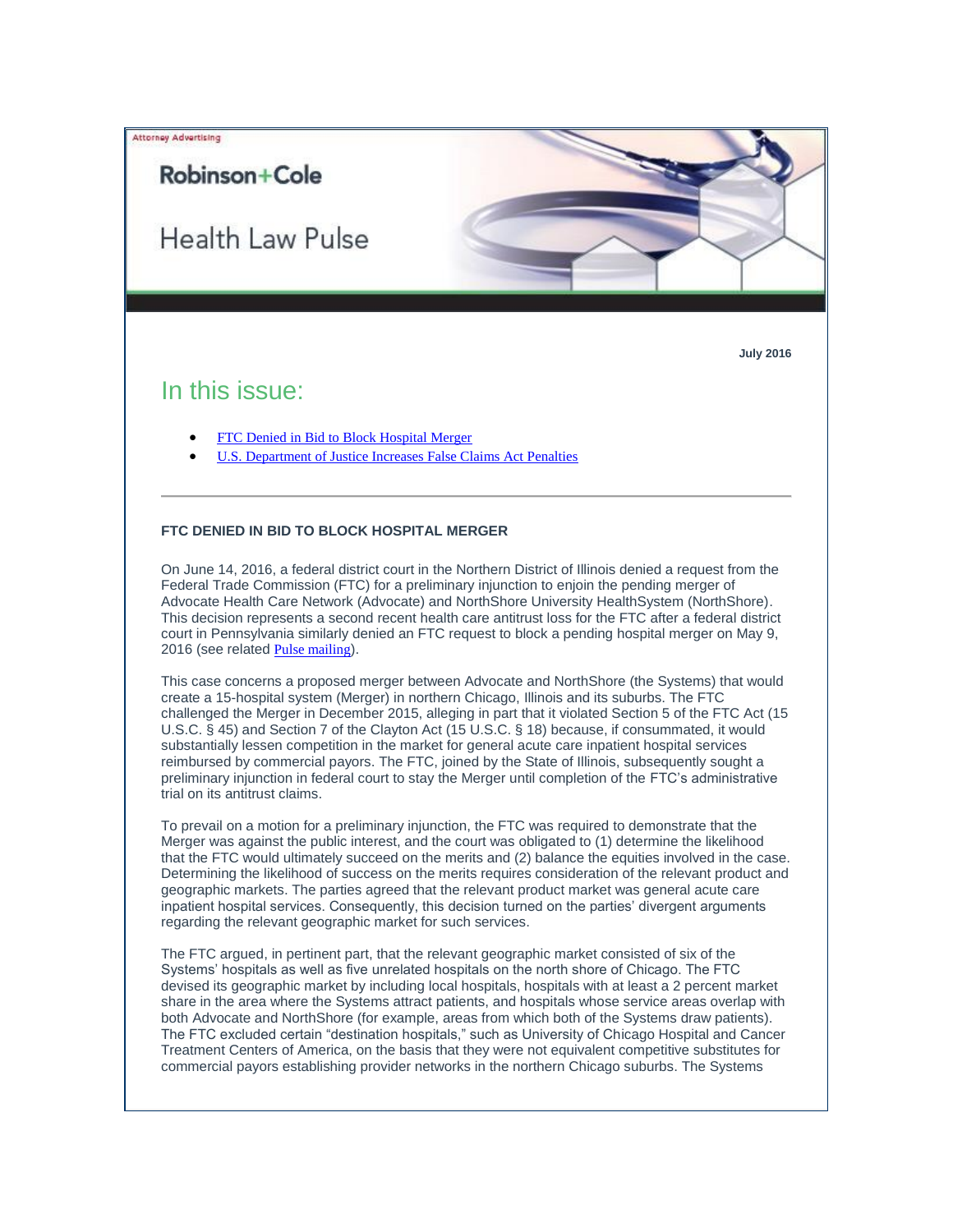countered that the FTC's proposed geographic market was too narrow because it arbitrarily excluded the destination hospitals and failed to include hospitals outside the market associated with outpatient facilities or physicians' offices located within the market that can significantly affect hospital inpatient volume.

The court agreed with the Systems and concluded that the FTC's proposed geographic market definition ignores the current commercial realities of the health care industry, that there is no economic basis for excluding destination hospitals, and that there is no support for including only hospitals that draw patients from the same area as both Systems (rather than just one). Therefore, the court denied the FTC's request for injunctive relief, finding that the FTC failed to demonstrate a likelihood of success on the merits because it did not meet its burden of establishing the relevant geographic market for the Merger.

Consistent with its approach in the Pennsylvania case, the FTC has announced that it will appeal the district court's refusal to enjoin the Merger. Notably, this case represents a second successive antitrust setback for the FTC predicated on perceived deficiencies in the FTC's antitrust market analysis. If upheld, this decision may provide particularly valuable guidance for health care organizations seeking to consolidate in urban markets.

Robinson+Cole's [Health Law Group](http://t2806904.omkt.co/track.aspx?id=402|2AD478|6F10|54A3|120B|0|21FB|1|4C3E49A5&destination=http%3a%2f%2fwww.rc.com%2fpractices%2fHealthLaw%2findex.cfm%3futm_source%3dVocus%26utm_medium%3demail%26utm_campaign%3dRobinson%2b%2526%2bCole%2bLLP%26utm_content%3dBHC%2b%2bPulse%2b%2b71516&dchk=72F34879) will continue to closely follow and report on this case and its significance to health care consolidation.

### <span id="page-1-0"></span>**U.S. DEPARTMENT OF JUSTICE INCREASES FALSE CLAIMS ACT PENALTIES**

On June 30, 2016, the U.S. Department of Justice (DOJ) published an interim final rule increasing the civil monetary penalties assessed under the False Claims Act (FCA). Effective August 1, 2016, the minimum per claim penalties under the FCA will increase from \$5,500 to \$10,781 and maximum per claim penalties will increase from \$11,000 to \$21,563. The increased penalties apply to violations that occur after November 2, 2015, the date the Bipartisan Budget Act of 2015 was enacted.

The FCA is often invoked in health care cases involving Stark law violations, anti-kickback statute violations, and other claims related to submitting false Medicare or Medicaid claims. The increase in penalties was made in accordance with the Bipartisan Budget Act of 2015, which required inflation adjustments tied to an index reflecting the cost-of-living increase since the year in which the civil penalty was established or last adjusted, which for the FCA was 1986.

The near doubling of the per claim penalties under the FCA increases the risk that total fines will soar for FCA cases, since each FCA case can involve hundreds of allegedly fraudulent claims, with each claim trigging separate penalties.

If you have any questions, please contact a member of Robinson+Cole's [Health Law Group](http://t2806904.omkt.co/track.aspx?id=402|2AD478|6F10|54A3|120B|0|21FB|1|4C3E49A5&destination=http%3a%2f%2fwww.rc.com%2fpractices%2fHealthLaw%2findex.cfm%3futm_source%3dVocus%26utm_medium%3demail%26utm_campaign%3dRobinson%2b%2526%2bCole%2bLLP%26utm_content%3dBHC%2b%2bPulse%2b%2b71516&dchk=72F34879):

| Stephen W. Aronson   Lisa M. Boyle   Leslie J. Levinson   Brian D. Nichols |  |  |
|----------------------------------------------------------------------------|--|--|
|                                                                            |  |  |

[Melissa \(Lisa\) Thompson](http://t2806904.omkt.co/track.aspx?id=402|2AD478|6F10|54A3|120B|0|2200|1|4C3E49A5&destination=http%3a%2f%2fwww.rc.com%2fpeople%2fMelissaMThompson.cfm%3futm_source%3dVocus%26utm_medium%3demail%26utm_campaign%3dRobinson%2b%2526%2bCole%2bLLP%26utm_content%3dBHC%2b%2bPulse%2b%2b71516&dchk=7CF0558F) | [Theodore J. Tucci](http://t2806904.omkt.co/track.aspx?id=402|2AD478|6F10|54A3|120B|0|2201|1|4C3E49A5&destination=http%3a%2f%2fwww.rc.com%2fpeople%2fTheodoreJTucci.cfm%3futm_source%3dVocus%26utm_medium%3demail%26utm_campaign%3dRobinson%2b%2526%2bCole%2bLLP%26utm_content%3dBHC%2b%2bPulse%2b%2b71516&dchk=7ECED40B) | [Pamela H. Del Negro](http://t2806904.omkt.co/track.aspx?id=402|2AD478|6F10|54A3|120B|0|2202|1|4C3E49A5&destination=http%3a%2f%2fwww.rc.com%2fpeople%2fPamelaHDelNegro.cfm%3futm_source%3dVocus%26utm_medium%3demail%26utm_campaign%3dRobinson%2b%2526%2bCole%2bLLP%26utm_content%3dBHC%2b%2bPulse%2b%2b71516&dchk=13CCE391)

[Meaghan Mary Cooper](http://t2806904.omkt.co/track.aspx?id=402|2AD478|6F10|54A3|120B|0|2203|1|4C3E49A5&destination=http%3a%2f%2fwww.rc.com%2fpeople%2fMeaghanMaryCooper.cfm%3futm_source%3dVocus%26utm_medium%3demail%26utm_campaign%3dRobinson%2b%2526%2bCole%2bLLP%26utm_content%3dBHC%2b%2bPulse%2b%2b71516&dchk=7233AAD9) | [Nathaniel T. Arden](http://t2806904.omkt.co/track.aspx?id=402|2AD478|6F10|54A3|120B|0|2204|1|4C3E49A5&destination=http%3a%2f%2fwww.rc.com%2fpeople%2fNathanielTArden.cfm%3futm_source%3dVocus%26utm_medium%3demail%26utm_campaign%3dRobinson%2b%2526%2bCole%2bLLP%26utm_content%3dBHC%2b%2bPulse%2b%2b71516&dchk=132EF3B3) | [Conor O. Duffy](http://t2806904.omkt.co/track.aspx?id=402|2AD478|6F10|54A3|120B|0|2205|1|4C3E49A5&destination=http%3a%2f%2fwww.rc.com%2fpeople%2fConorODuffy.cfm%3futm_source%3dVocus%26utm_medium%3demail%26utm_campaign%3dRobinson%2b%2526%2bCole%2bLLP%26utm_content%3dBHC%2b%2bPulse%2b%2b71516&dchk=1065F7) | [Erica S. Youngerman](http://t2806904.omkt.co/track.aspx?id=402|2AD478|6F10|54A3|120B|0|2206|1|4C3E49A5&destination=http%3a%2f%2fwww.rc.com%2fpeople%2fEricaSYoungerman.cfm%3futm_source%3dVocus%26utm_medium%3demail%26utm_campaign%3dRobinson%2b%2526%2bCole%2bLLP%26utm_content%3dBHC%2b%2bPulse%2b%2b71516&dchk=2F2951AE)

For insights on legal issues affecting various industries, please visit our [Thought Leadership](http://t2806904.omkt.co/track.aspx?id=402|2AD478|6F10|54A3|120B|0|2207|1|4C3E49A5&destination=http%3a%2f%2fwww.rc.com%2fsubscribe-now.cfm%3futm_source%3dVocus%26utm_medium%3demail%26utm_campaign%3dRobinson%2b%2526%2bCole%2bLLP%26utm_content%3dBHC%2b%2bPulse%2b%2b71516&dchk=29CA7C34) page and subscribe to any of our newsletters or blogs.